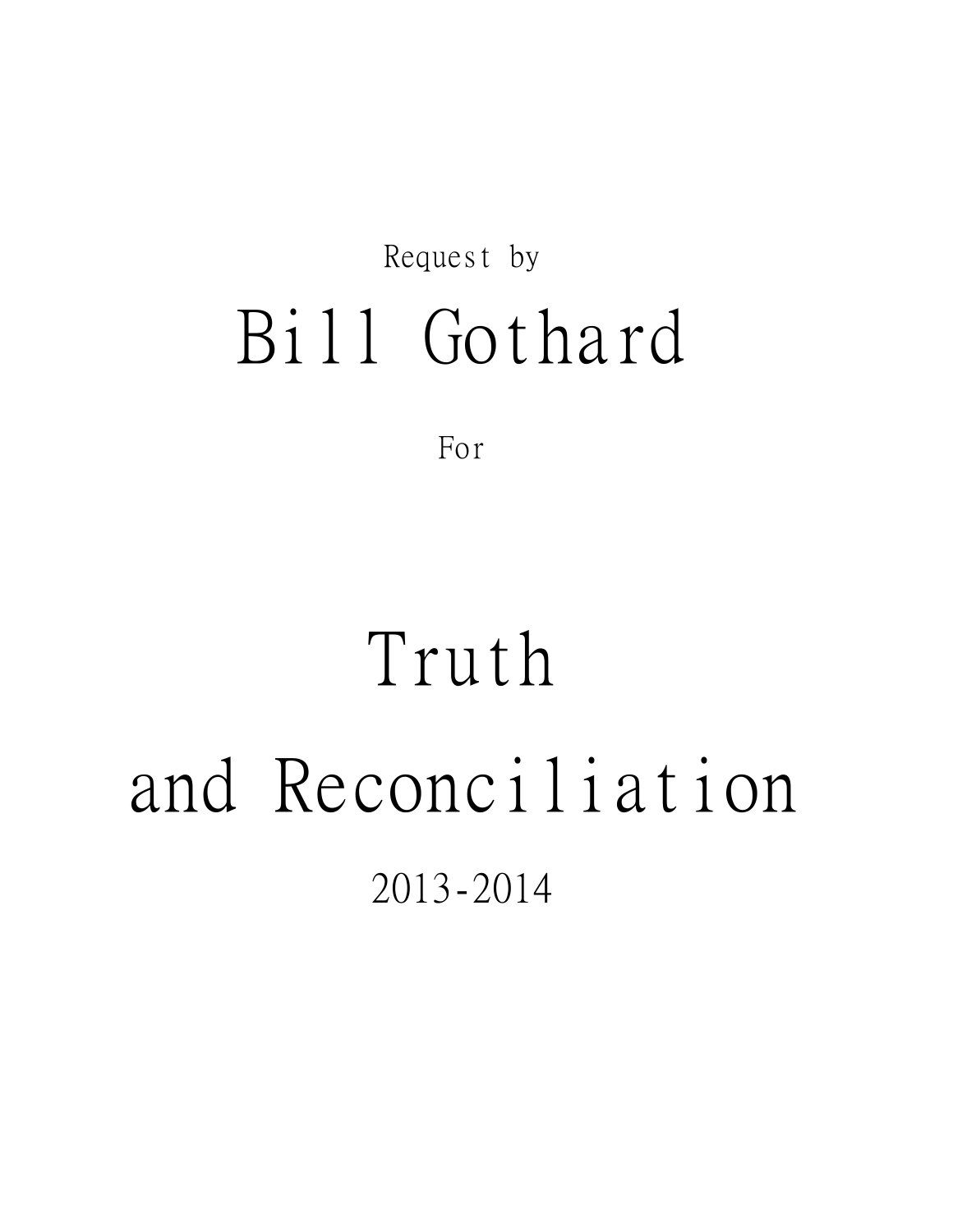### **Request by Bill Gothard for Truth and Reconciliation 2013-2014**

1 Communications from Bill Gothard, 2013

Bill Gothard's written requests to Tony of October 10, 16, 30, 2013 following BG's telephone call of Oct. 10, 2013

#### **REPROOF**

2 Responses to Requests from Bill Gothard

A Few Concerns, Letter from Tony to Bill Gothard in response to BG's first call Oct. 10, 2013

Letter to IBLP Board of Directors Letter to LaGrange Bible Church Board of Elders Letter to IFCA President and Chairman

3 Responses to Libel

Letter to Bill Gothard for cover to My Response dated Oct. 14, 2013 Copy of the 19 page letter authored by Bill Gothard and endorsed by Pastor Everett Hovey Copy of my personal response to each of the charges made by Bill Gothard and Pastor Hovey

4 Response to Bill Gothard's Request for Recount of His Detailed Knowledge of Immorality Prior to 1980

Bill Gothard's Detailed Knowledge of Immorality Prior to 1980 Bill Gothard's Discipleship of Brother with Report of Outcomes History of Attempts to Confront Bill Gothard Regarding Disqualifications from Ministry Authorship & Publication of Ministry Materials by Men and Women Active in Immorality Qualifications and Disqualifications of Teachers and Overseers in God's Word With Disqualifications of Bill Gothard Illustrated

#### **DOCTRINE**

5 The All Sufficiency and Exclusivity of Jesus Christ, A Call to Bill Gothard to Return

#### **CORRECTION**

6 Godly Sorrow and Confessions

My Recantation, by Bill Gothard (draft not sent) My Confession, by Bill Gothard (draft not sent) Emmaus Mennonite Church Presentation Notes, by Bill Gothard (TBD) Apology and Honor of Prophets Sent by God, by Bill Gothard (TBD)

7 Extending Confessions and Reconciliation Efforts (TBD)